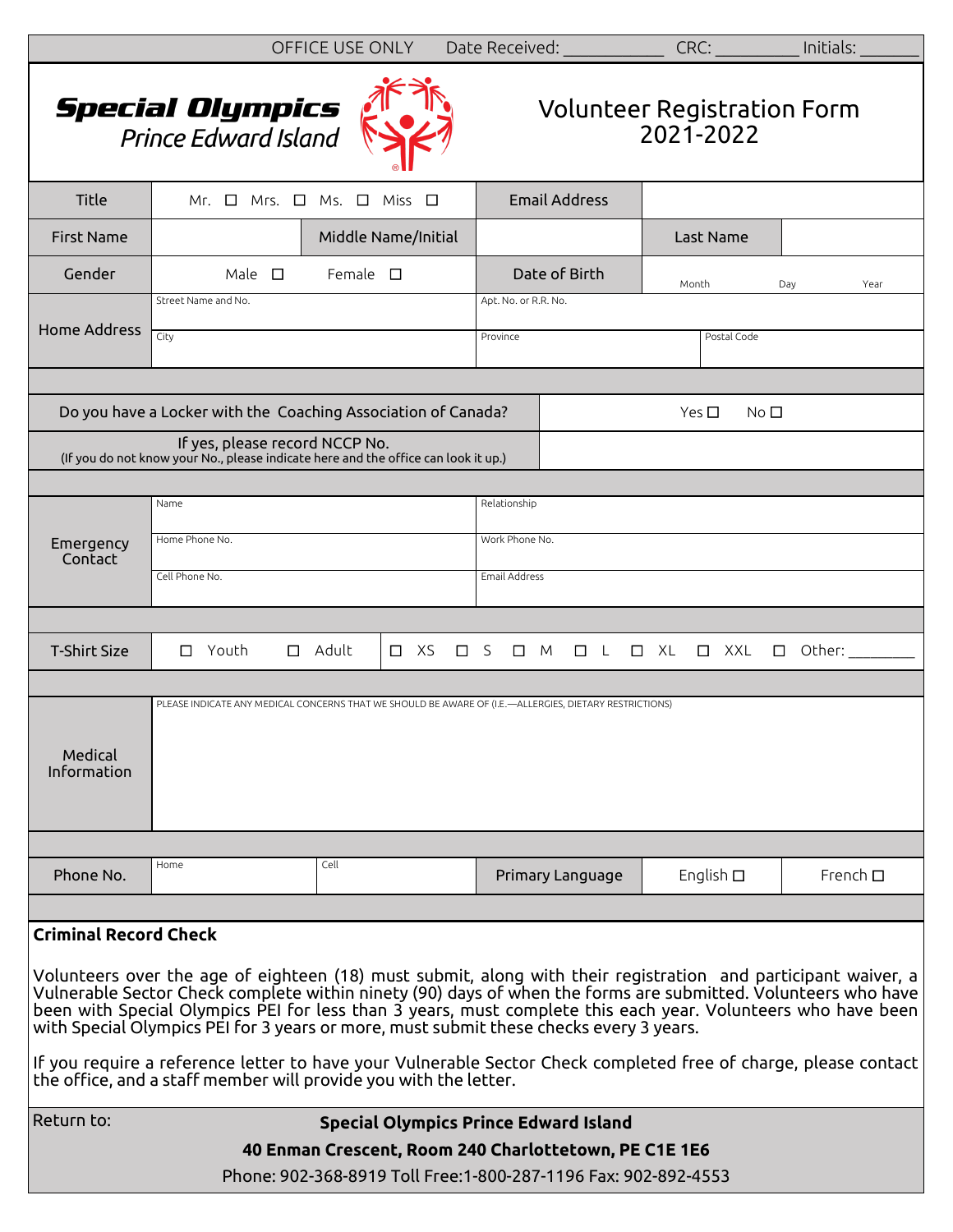### **I HAVE READ THE FOLLOWING DOCUMENTS AND AGREE TO THEIR GUIDELINES:**

1.) Code of Conduct and Ethics - Pan Canadian Policy

2.) Criminal Offenses and Investigations Policy - Policy 2000-17

3.) Volunteer Screening Guidelines - Policy 5000-15

4.) Job Descriptions - (Found online at www.specialolympics.ca/pei/volunteers/coaching-roles)

Policies can be found at www.specialolympics.ca/pei/learn/policies-publications

## **Special Olympics PEI** the "**Organization**"

# **COVID-19 DECLARATION AND AGREEMENT**

This form is for any person who is a participant or volunteer of the organization, or an attendee at an event, program or activity of the organization.

By signing this form, the person named below, or the person's guardian, states all of the following to be true: The person:

- 1. Does not knowingly have COVID-19.
- 2. Is not experiencing any known symptoms of COVID-19, such as fever, cough, shortness of breath, or feeling unwell.
- 3. Has not travelled internationally during the past 14 days.
- 4. Has not, in the past 14 days, knowingly come into contact with someone who either:
	- a. has COVID-19,
	- b. has known symptoms of COVID-19, or
	- c. is self-quarantining after returning to Canada.
- 5. Has been following government recommended guidelines for COVID-19, including practicing physical distancing.

Further, by signing below, the person or their guardian agrees to the following:

While attending or participating in the organization's events, programs or activities or attending the organization's facilities, the person will:

- 1. Follow the laws, recommended guidelines, and protocols for COVID-19 issued by the provincial/territorial government, the local municipality, and all local medical officers of health.
- 2. Follow the guidelines and protocols mandated by Special Olympics for COVID-19.
- 3. Take the following actions if they experience any symptoms of illness, such as a fever, cough, difficulty breathing, shortness of breath, or feeling unwell:
	- a. immediately tell a representative of the organization of the symptoms,
	- b. identify everyone with whom they had contact at the organization's events, programs, activities or facilities, the symptoms experienced; and
	- c. leave the event, program, activity or facility.

# **Please check the appropriate box and sign below.**

[ ] I am the volunteer. I confirm that I understand and agree to the terms and conditions in this Declaration and Agreement.

Date: \_\_\_\_\_\_\_\_\_\_\_\_\_\_\_\_\_\_\_ Name: \_\_\_\_\_\_\_\_\_\_\_\_\_\_\_\_\_\_\_\_\_ Signature: \_\_\_\_\_\_\_\_\_\_\_\_\_\_\_\_\_\_\_\_\_\_\_

[ ] I am a parent or legal guardian of the volunteer named on this Declaration and Agreement. I confirm that I understand and have explained the terms in this form to the athlete/volunteer/attendee and agree on their behalf to the conditions stated above. I also confirm that I have legal authority to sign this document on behalf of the person. I understand that Special Olympics is relying on my statement that I have the legal authority as guardian or parent, and I agree to provide the organization with any document to confirm this authority if they request it. I also agree to indemnify and protect the organization from any harm or cost if I have signed this Declaration and Agreement without legal authority to do so.

| Date:                                                     | Name:                                        | Signature:                                                      |  |  |  |  |  |
|-----------------------------------------------------------|----------------------------------------------|-----------------------------------------------------------------|--|--|--|--|--|
| Name of athlete/volunteer/attendee for whom I am signing: |                                              |                                                                 |  |  |  |  |  |
| Return to:                                                | <b>Special Olympics Prince Edward Island</b> |                                                                 |  |  |  |  |  |
| 40 Enman Crescent, Room 240 Charlottetown, PE C1E 1E6     |                                              |                                                                 |  |  |  |  |  |
|                                                           |                                              | Phone: 902-368-8919 Toll Free: 1-800-287-1196 Fax: 902-892-4553 |  |  |  |  |  |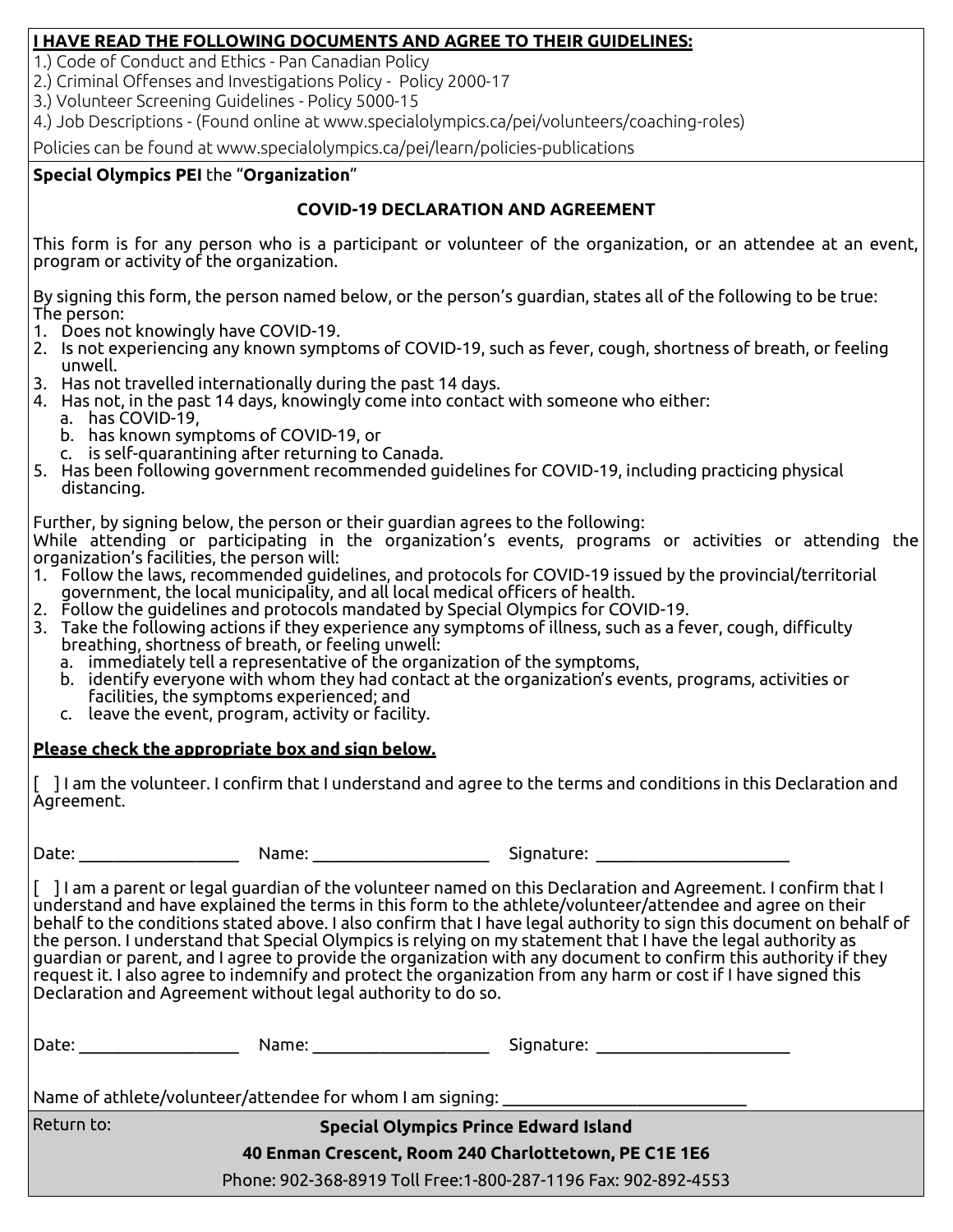

### **Special Olympics PEI** the "**Organization**"

## **What this form is**

This form is the agreement between you and Special Olympics needed when you participate in Special Olympics programs and activities as an athlete or volunteer. It contains:

- 1. Important terms to ensure the safety and well-being of all participants, and to protect Special Olympics.
- 2. The opportunity for you to opt in or out of allowing Special Olympics to use promotional media.

In this document, "Special Olympics" refers to Special Olympics Canada, to the provincial and territorial chapters of Special Olympics in Canada, to Special Olympics International, and to all the agents, employees, and volunteers of each of these organizations.

#### **Please check the appropriate box:**

[ ] I \_\_\_\_\_\_\_\_\_\_\_\_\_\_\_ *(first name, last name)* am the age of majority in my province or territory. I am registering as a Special Olympics volunteer and signing this waiver on my own behalf.

[ ] I am the parent or legal guardian of \_\_\_\_\_\_\_\_\_\_\_\_\_\_\_ *(first name, last name)*, the volunteer who is under the age of majority or who is not capable of giving legal consent on their own. I am signing this waiver on behalf of the person named above.

### **What you need to do before you sign this form**

Before you sign this form, please carefully read **all** of the following terms and conditions. If you have any questions about what any of the terms and conditions mean, please ask the Special Olympics PEI staff at [sopei@sopei.com](mailto:sopei@sopei.com) or 902-368-8919.

This form must be completed and signed by a person who has legal capacity to consent, or by the parent or guardian of a person under the age of majority or who otherwise does not have the capacity to provide legal consent on their own.

Special Olympics follows all public health guidelines relating to COVID-19. These guidelines have evolved during the course of the pandemic, and we expect them to continue to change. What this means is that all participants in Special Olympics events will be required to comply with all the rules relating to COVID-19 and that includes limitations as to who can participate in our events, how they can participate, possibly being tested for COVID-19 and it also means disclosure of certain health related information. In the future, it may mean that proof of vaccination may be mandatory.

Because public health guidelines can change very quickly, it may be that we cannot provide very much, if any advance notice of a change to our policies. While we will do our best to advise of any change to our policies, by signing this form, you are agreeing that you may not get very much, if any advance notice of a change of policy that may have an impact on your ability to participate in our events.

# **PART 1: HEALTH AND SAFETY**

# **Terms and conditions for ALL athletes and volunteers**

- 1. I understand that Special Olympics activities involve health and safety risks, and that Special Olympics, its coaches, volunteers, venues, staff, and agents cannot reasonably remove these risks. By signing this form, I agree to accept all risks associated with being present at or participating in Special Olympics activities. This includes possible exposure to COVID-19. I also state and understand that Special Olympics relies on my statement that the person named on this participation waiver is (1) physically and mentally fit to participate in all activities in which they are registered and (2) does not knowingly have any infectious disease including COVID-19.
- 2. I agree that the person named on this participation waiver is required to follow the Special Olympics Code of Conduct at all times. I also agree that Special Olympics has the ongoing right to revise the Code of Conduct, and that the athlete/volunteer is bound by the most up-to-date version of the Code. I also understand that the Code of Conduct applies everywhere that Special Olympics programs and activities are taking place, including where an athlete/volunteer is a spectator and when travelling to and from events.

Return to:

# **Special Olympics Prince Edward Island**

**40 Enman Crescent, Room 240 Charlottetown, PE C1E 1E6**

Phone: 902-368-8919 Toll Free:1-800-287-1196 Fax: 902-892-4553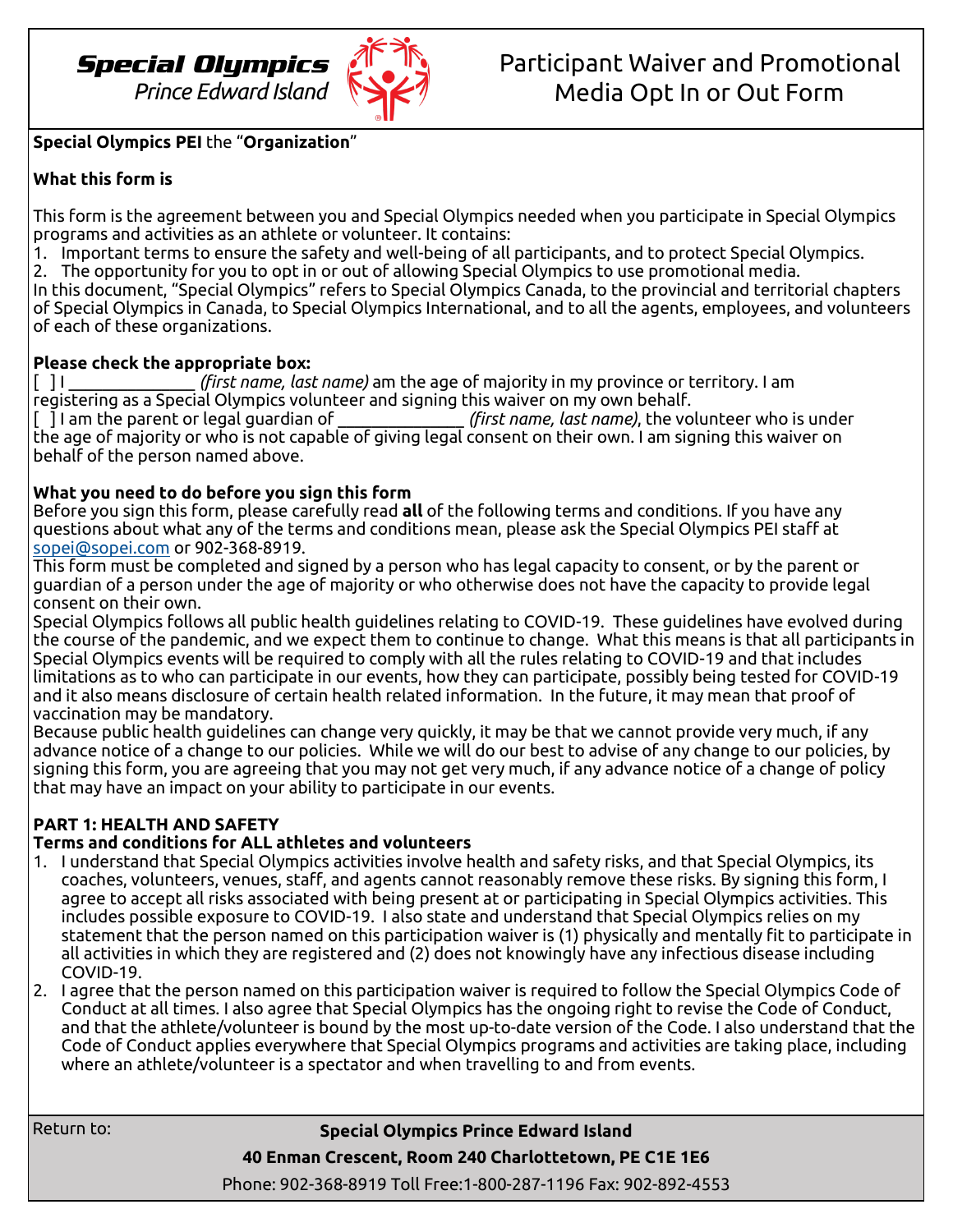- 3. Has the volunteer named on this participation waiver:
	- a. ever been convicted of any criminal offence (including as a youth under the Youth Criminal Justice Act); **No** ☐ **Yes** ☐
	- b. ever been convicted of any offence under the laws of another country that would be a criminal offence in Canada; **\* No** ☐ **Yes** ☐
	- c. ever been charged with a criminal offence (unless those charges ended with acquittal or an absolute discharge)? **\* No** ☐ **Yes** ☐
- **\* If the answer is yes to any of these questions,** please indicate the nature of the offence: \_\_\_\_\_\_\_\_\_\_\_\_\_\_\_\_\_\_\_\_

**[\*IMPORTANT: If you answered yes to any of the statement,** please contact Charity Sheehan (902-368-8919) to discuss the individual situation after you sign this form. An individual's participation will depend on the specific terms of the case.**]**

- 4. I agree that I will inform Special Olympics right away if the volunteer named on this participation waiver is charged with any criminal offence, and that Special Olympics may request a criminal background check of the athlete/volunteer at any time. I also agree and that if the volunteer has a criminal record or pending criminal charges against them, Special Olympics may suspend or remove them from participation, whether or not the charges are in any way connected with Special Olympics.
- 5. I agree that Special Olympics may accept or not accept the registration of new athletes and volunteers for any reason. I also agree that Special Olympics may suspend or remove anyone registered in Special Olympics activities or programs for any reason. This includes any conduct that, in the opinion of Special Olympics, poses a risk to the comfort or safety of the person themselves or for others. I further agree that Special Olympics has the right to remove anyone (including parents and spectators) from Special Olympics venues for any of the following reasons:
	- a. In the opinion of Special Olympics, the person has breached the Code of Conduct.
	- b. The health or safety of the person or other participants is at risk.
	- c. The person has failed to follow the principles of fair play and respect for all athletes, coaches, and volunteers.
- 6. I authorize Special Olympics to arrange for medical and hospital treatment and to take any action advised by a licensed medical professional for the emergency care and treatment of the volunteer if the emergency contact person designated in the person's application is unable to provide consent in a timely manner.
- 7. By signing this Participation Waiver, either for myself as a volunteer, or as the legal guardian on behalf of a volunteer, I agree:
	- a. That I release Special Olympics from all legal liability associated with attending or participating in all Special Olympics activities to the maximum extent allowed by law. This release extends to the agents, staff, directors and officers, coaches, athletes, sponsors host, venues and other participants of Special Olympics (called the "Special Olympics Parties").
	- b. That this release is made for the person signing this form, the athlete or volunteer, and all their heirs, dependants, and estates (called the "Participant).
	- c. That I give up the right of the Participant to make any claim of any description against the Special Olympics Parties including any claim for damages of any kind associated with the volunteer participating in Special Olympics activities.
- 8. I confirm that I understand and accept full responsibility for the risks and dangers that are inherent in participating in Special Olympic events. These include, but are not limited to, the potential of the following:
	- a. Bodily injury or illness (including contracting COVID-19).
	- b. Exposure to or infection with COVID-19 or other communicable illnesses by being close to or in contact with individuals, surfaces, equipment, fixtures, or other objects that may be infected.

I agree that I give up the right of the Participant, to the maximum extent permitted by law, to make any claim against the Special Olympics Parties relating to any illness or injury. I also agree that the Special Olympics Parties will have no liability relating to any illness or injury suffered by the Participant.

# **Additional terms and conditions for volunteers concerning privacy policy**

9. I acknowledge that I, as a volunteer, may have access to the confidential personal information of others while carrying out volunteer duties. I agree to regularly review and stay up-to-date on the latest version of the Privacy Policy of Special Olympics available at https://www.specialolympics.ca/pei/learn/policies-publications, and will follow that policy at all times when handling personal information. I agree that breaching the Privacy Policy is grounds for my immediate removal as a volunteer.

Return to:

# **Special Olympics Prince Edward Island**

**40 Enman Crescent, Room 240 Charlottetown, PE C1E 1E6**

Phone: 902-368-8919 Toll Free:1-800-287-1196 Fax: 902-892-4553